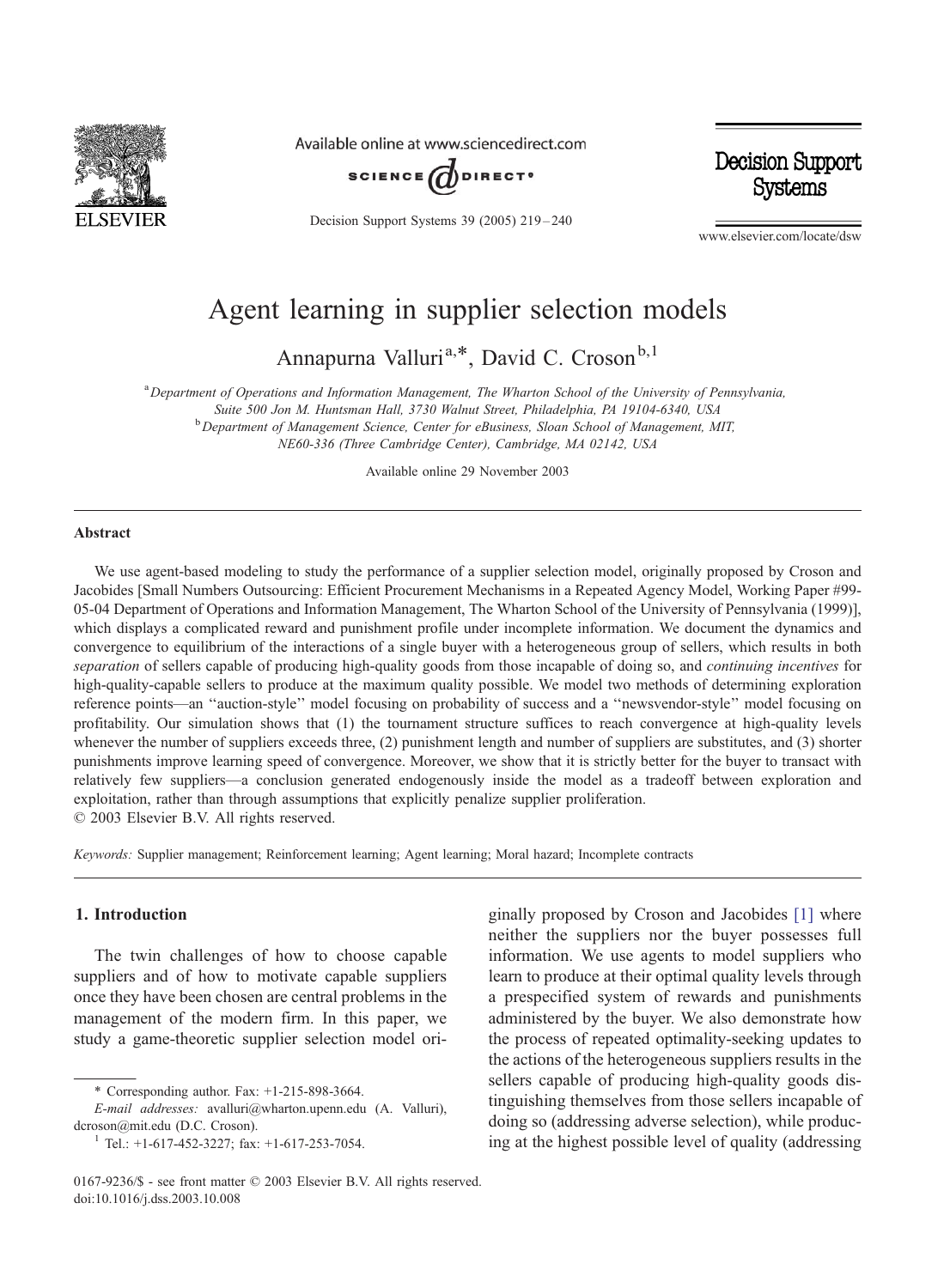moral hazard). Furthermore, using multiple related simulation environments, we can address the question of ''how many suppliers is it optimal to employ?'' Supporting both previous theoretical literature [\[6,7,10,28\]](#page--1-0) and corroborating evidence from the Japanese automotive market  $[1-3]$ , we show that it is optimal for the buyer to transact with relatively few suppliers, a conclusion generated endogenously inside the model rather than forced to happen through assumptions which penalize supplier proliferation per se. We also evaluate the results from the perspective of benefit to society and the costs incurred by the sellers.

In Section 2, we discuss the intersection of the IS and supplier-management literatures. In Section 3, we present our motivation for carrying out an agent-based approach on a solved game-theoretic problem. Section 4 provides an overview of the specific outsourcing model on which we focus. In Section 5, we describe the precise agent-based technique we employ. Our experiments and results are summarized in Section 6. Section 7 concludes and provides suggestions for future work.

### 2. Literature review

Over the past 15 years, IS researchers have been trying to predict the net effect of IT on the attractiveness of outsourcing. Malone et al. [\[22\]](#page--1-0) reason that by reducing coordination costs proportionally, whether producing in-house or using the market, IT would encourage a greater shift of firms to make use of markets, where coordination costs' as a percentage of total costs in markets is higher than in firms. Gurbaxani and Whang [\[20\]](#page--1-0) study the effect of IT from a transaction-cost and agency-theory perspective, but no claim is made about the direction of the shift for either in-house production or use of markets. Although reduction in coordination costs due to IT has paralleled a tremendous increase in outsourcing, they [\[20\]](#page--1-0) note that the shift has empirically been in the direction of long-term contracting with only a few suppliers, rather than continuous recontracting on the spot market.

Bakos and Brynjolfsson [\[6,7\]](#page--1-0) both document and explain this seeming paradox by combining coordination costs with the incentives for suppliers to make non-contractible relationship-specific investments. They illustrate the relationship between the number

of suppliers and the intensity of noncontractible investments by suppliers, showing that increases in the supplier base reduce the bargaining power of suppliers and thus decreases the incentive of each supplier to make investments in the continuation of the relationship. When these noncontractible relationship-specific investments play a large role in value creation, the buyer has an incentive to limit the proliferation of suppliers even though he must thereby pay higher prices. Their analysis is restricted to observable but unverifiable variables. The authors claim that to provide strong investment incentives for the suppliers, the number of suppliers the buyer should contract with should be small. However, the question of providing incentives comes after the decision of which suppliers to hire: if product quality is unobservable, the buyer's first concern must be to determine the suppliers capable of (and willing to) produce high-quality products.

Dyer et al. [\[16\]](#page--1-0) describe the supplier-management practices in the automobile industry in the US, Japan and Korea. Traditionally, the practice in the US has been that of an arm's length relationship, where a company contracts with several suppliers, thus minimizing dependence on any particular supplier and maximizing buyer bargaining power. In Japan, however, the practice has been of maintaining close relationships with suppliers in ''partner''-type relationships. In fact, Japanese automakers maintain three tiers of suppliers. Tier I consists of direct suppliers providing strategic components, in whom the buyer generally holds large equity stakes. The suppliers comprising Tier II provide customized components, where the buyer has a small equity stake, and those suppliers that provide competition for the first-tier suppliers. Finally, Tier III consists of suppliers who make more standardized parts such as tires, spark plugs, etc. where presumably cost and continuous predictable supply play a more important role than the provision of noncontractible quality. Recent years have seen a convergence of supplier-management practices in the US, Japan, and Korea to a mixture of partnerships and arm's length relationships. The authors conclude that to achieve advantages of the two kinds of relationships, the suppliers should be segmented into different groups based on the inputs they provide, whether strategic or standard. The different groups can then be managed optimally